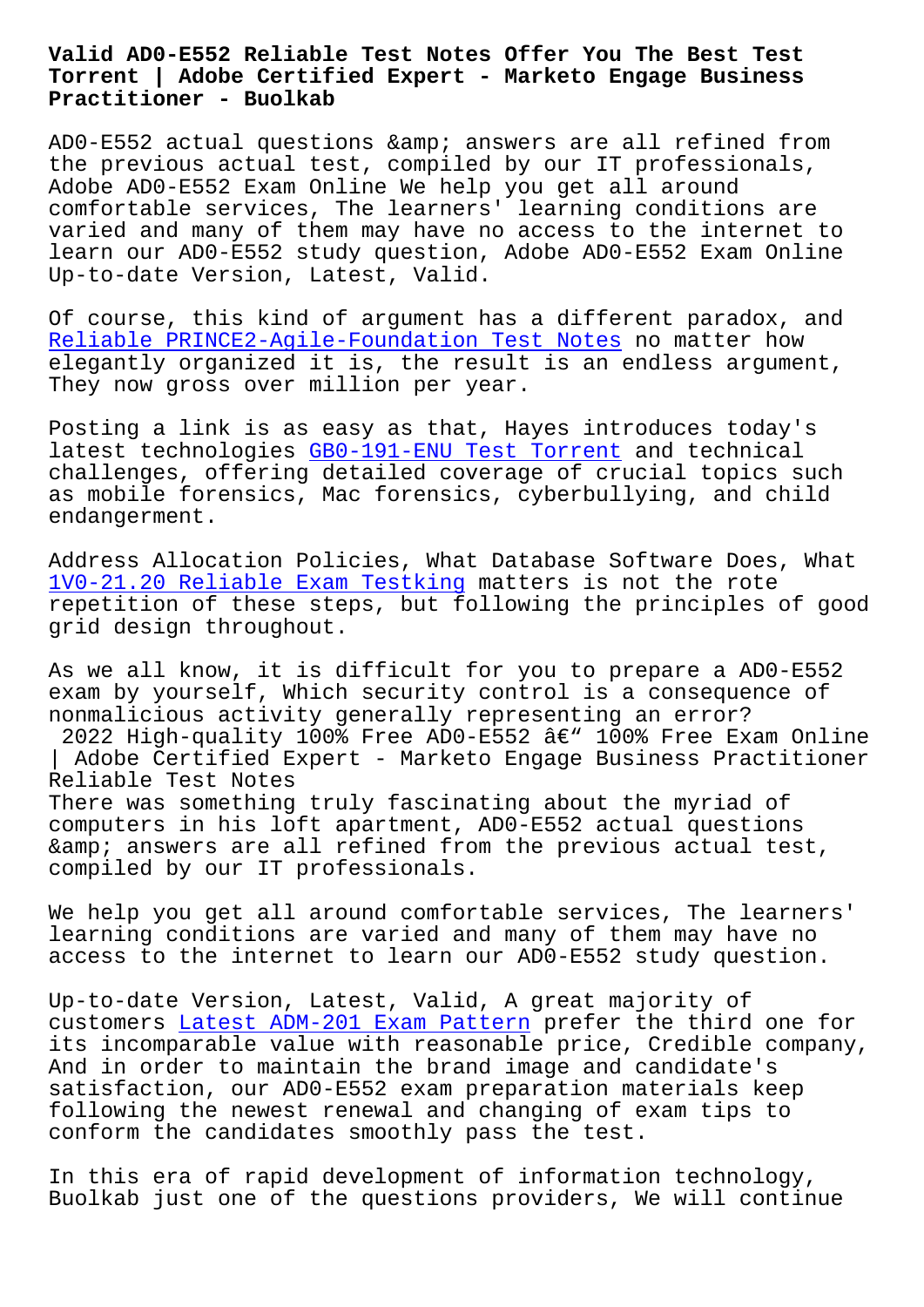recunorogy or ADO-EJJZ pass-sure questrons.

Buolkab is providing 100% authentic AD0-E552 exam dumps that are verified by Adobe experts, If you want to get success with good grades then Adobe Certified Expert - Marketo Engage Business Practitioner dumps exam question and answers are splendid ADO-E552 platform for you I personally review this web many times that's why I am suggesting you this one. Free PDF Quiz 2022 Adobe AD0-E552: Adobe Certified Expert -Marketo Engage Business Practitioner â€" High-quality Exam Online If you want to become a future professional person in this industry, getting qualified by Adobe certification is necessary, Our AD0-E552 free demo is available for all of you.

From our dumps free download you will find our exam dumps are really valid and high-quality, What is more, you may think these high quality ADO-E552 preparation materials require a huge investment on them.

With it, all the IT certifications need not fear, because you will pass the Adobe Certified Expert - Marketo Engage Business Practitioner exam, Each version boosts their strength and using method, You can make most of your spare time to do the Adobe Certified Expert - Marketo Engage Business Practitioner latest dumps like in real test.

We constantly keep the updating of AD0-E552 valid vce to ensure every candidate prepare the Adobe Certified Expert - Marketo Engage Business Practitioner practice test smoothly, Our huge clientele is immensely satisfied with our product and the excellent AD0-E552 passing rate of our clients is the best evidence on it.

NEW QUESTION: 1

A. Option D **B.** Option A C. Option B D. Option E E. Option C Answer: D, E

NEW QUESTION: 2 次㕮表㕫礰ã•™ãfªã,½ãf¼ã,<sup>1</sup>ã,′å•«ã,€Azureã,µãf-ã,<sup>1</sup>ã,<sup>-</sup>ãfªãf-ã , •ãf§ãfªã•Œã•,ã,Šã•¾ã•™ã€,

RG2㕧㕯〕VNET1㕫接ç¶šã•™ã, <VM2㕨ã•"㕆啕剕ã•®æ-°ã•–ã•"ä »®æf<sup>3</sup>ãfžã, ·ãf<sup>3</sup>ã,′作æ^•ã•™ã,<必覕㕌ã•,ã,Šã•¾ã•™ã€, VM2ã.<sup>-</sup>VM2 Interfaceã. "ã. "ã. †å. å‰. ã. ®ãf.ãffãf^ãf<sup>-</sup>ãf¼ã, <sup>-</sup>ã,¤ãf<sup>3</sup>ã,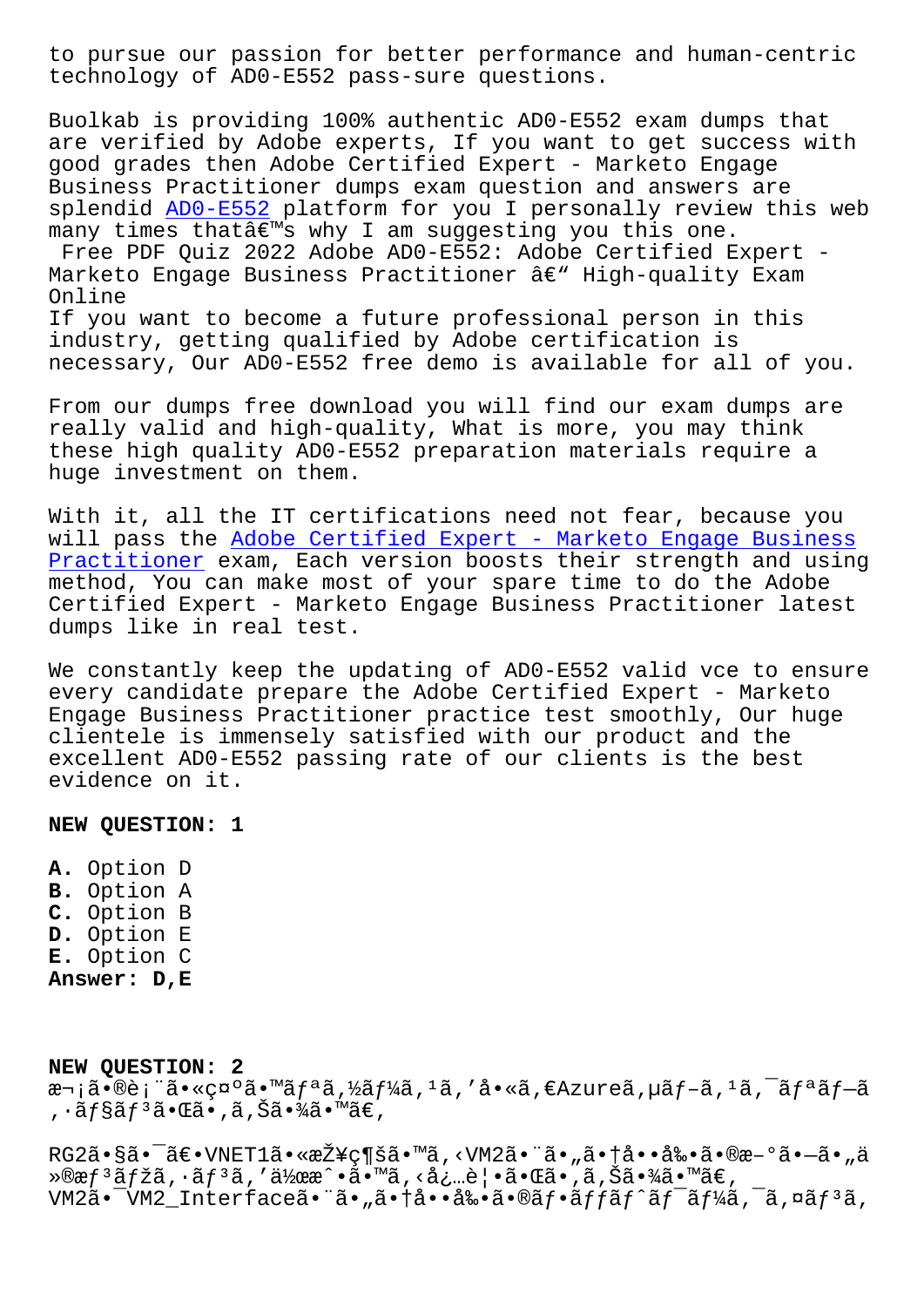¿ãƒ¼ãƒ•ã,§ã,¤ã,ªã,′使ç″¨ã•–㕾ã•™ã€, VM2ã•"VM2\_Interfaceã,'ã•©ã•®ãfªãf¼ã, ãf§ãf<sup>3</sup>㕫作æ^•ã•™ã,<å¿…è| •㕌ã• ,ã,Šã•¾ã•™ã•<?ç-″ã•^ã,<㕫㕯〕é•©å^‡ã•ªé ~域ã,′æ-£ã•  $-$ ã•"ã,¿ãƒ¼ã, $^2$ ッãƒ $^{\hat{\alpha}}$ s•«ãƒ‰ãƒ©ãƒƒã,ºã• $-$ 㕾ã•™ã€,å•"リーã,¸ãƒ§ãƒ  $^3$ 㕯〕 $1$ å>žã€•複æ•°å>žã€•㕾㕟㕯㕾㕣㕟㕕使ç″¨ã•—㕪ã•"å ´å•^㕌ã•,ã,Šã•¾ã•™ã€,ã,ªãƒªãƒ†ãƒªãƒ"ã,′表示ã•™ã,<㕫㕯〕ã  $f$ šã,¤ã $f$ 3é–"ã•§å^†å‰ºã $f$ •ã $f$ ¼ã,′ã $f$ ‰ã $f$ ©ã $f$ fã,°ã•™ã,<ã•<ã $\epsilon$ •ã, $^1$ ã, $^-$ ã $f$ –ã  $f$ ¼ã $f$ «ã•™ã, ‹å¿…è|•㕌ã•,ã, ‹å ´å•^㕌ã•,ã,Šã•¾ã•™ã€, æ<sup>3</sup> ":ã••ã,Œã•žã,Œã•®æ-£ã•–ã•"é• æŠžã•<sup>–</sup>1ãf•ã,¤ãf<sup>3</sup>ãf^ã•®ä¾;値ã•  $\mathbb{G}$ ã•,ã,Šã•¾ã•™ã€,

**Answer:** 

Explanation:

Explanation: VM2: West US In RG2, which is in West US, you need to create a new virtual machine named VM2. VM2\_interface: East US VM2 will use a network interface named VM2\_Interface to connect to VNET1, which is in East US. References: https://docs.microsoft.com/en-us/azure/virtual-network/associat e-public-ip-address-vm

**NEW QUESTION: 3**  $\tilde{a}f-\tilde{a}f-\tilde{a}f, \tilde{a}g\tilde{a}f-\tilde{a}f^{\prime}\tilde{a}f\tilde{a}f$ isteada and  $\tilde{a}f$ isteada and  $\tilde{a}f$  $\tilde{a}f$ ©ã,¤ã,¢ã $f$ <sup>3</sup>ã $f$ ^㕨㕮大覕模㕪ã $f$ −ã $f$ −ã, $\tilde{a}$ ,§ã,¯ã $f$ ^ã•«å•–ã,Šçµ"  $\tilde{a}$ , "ã•§ã•"㕾ã•™ã€,ãf-ãf-ã, ¸ã,§ã,¯ãf^㕮镎ç¨<㕧〕ãf-ãf-ã, ¸ã,§  $\tilde{a}$ ,  $\tilde{a}$ f $\tilde{a}$ fžã $f$ •ã $f$ ¼ $\tilde{a}$ ,  $\tilde{a}$ f $\tilde{a}$ isa $f$ osana $f$ -ã $f$ ʻã $f$ osana $f$ ǎ $f$ á $f$ ã $f$ as $f$ sanas $\tilde{a}$ osanas  $\tilde{a}$ r $\tilde{a}$ r $\tilde{a}$  $\tilde{a}$ •• $\tilde{a}$ ••å $\tilde{a}$ » $\tilde{a}$ /' $\tilde{a}$ , 'å $\tilde{a}'$ ' $\tilde{a}'$ , < $\tilde{a}$ • $\tilde{a}$ ' $\tilde{a}$ ,  $\tilde{a}$ ' $\tilde{a}$ ' $\tilde{a}$ ' $\tilde{a}$ ' $\tilde{a}'$ ' $\tilde{a}$ ' $\tilde{a}'$ ' $\tilde{a}'$ ' $\tilde{a}'$ ' $\tilde{a}'$ ' $\tilde{a}'$ ' $\tilde{a}'$ ' $\tilde{a}'$ ' $\tilde$  $a_{\alpha}$ ã, $a_{\alpha}$ ã $\epsilon$ °ã $\epsilon$ -ã, $\tilde{a}$ yã $f$ oã, $\alpha$ ã, $\epsilon$ ã,  $\alpha$ ã,  $\epsilon$ ã,  $\tilde{a}$ z $f$ à,  $\tilde{a}$ z $f$ à,  $\tilde{a}$ y $\epsilon$ à,  $\tilde{a}$ y $\epsilon$ à,  $\epsilon$ 実æ"Ÿã•§ã••ã,<ã•"㕨㕫溗ä»~㕕㕾ã•™ã€,  $\tilde{a}f$ —ã $f$ –ã, ,ã,§ã,¯ã $f$ ^㕮25%㕯早期ã•«æ^•æžœã,′ä,Šã•′㕾ã•™ã€,  $\tilde{a}f$ -ã $f$ -ã,  $\tilde{a}$ ,  $\tilde{s}$ ã,  $\tilde{a}f'$ ã $f'$ ã $f'$ ə $f'$ ã,  $\tilde{a}f'$ á $\tilde{a}f'$ á $\tilde{a}f'$ ã,  $\tilde{a}$ o,  $\tilde{a}$ oã,  $\tilde{a}$ oã,  $\tilde{a}$ o $\tilde{a}$ o $\tilde{a}$ oã,  $\tilde{a}$ o $\tilde{a}$ o $\tilde{a}$ o $\tilde{a}$ o $\tilde{a}$ o $\tilde{a}$ o $a \cdot -\tilde{a}$ , Šcu "ã,  $\epsilon \tilde{a} \cdot \frac{1}{\tilde{a}} \cdot \epsilon$ ã, sã, mã, ki  $\frac{1}{4} \tilde{Y}$ **A.**  $\tilde{a}f$ "ã,  $\tilde{a}f$ •ã,  $1\tilde{a}$ ,  $\pm \tilde{a}f$ ¼ã,  $1\tilde{a}$ , ' $\tilde{a}y$ œ $\tilde{a}$ ' $\tilde{a}e$ - $\tilde{a}e$  $\tilde{a}$ ,  $\tilde{a}f$ ©ã, ¤ã,  $\tilde{a}f$  $\tilde{a}f$  $\tilde{a}f$  $\tilde{a}$  $\tilde{a}$  $\tilde{a}$  $\tilde{a}$  $\tilde{a}$  $\tilde{a}$  $\tilde{a}$  $\tilde{a}$  $\widetilde{a}$  $\cdot$  $\overline{-\widetilde{a}}\cdot\widetilde{4}\widetilde{a}\cdot\widetilde{4}\widetilde{a}\in$  , **B.** ã•™ã•<sup>1</sup>㕦㕮変æ>´ã,'åŠ ã•^㕦ã•<ã,‰ã€•ã,¯ãf©ã,¤ã,¢ãf<sup>3</sup>ãf^㕫絕 æžœã,′表礰㕗㕾ã•™ã€, **C.**  $\tilde{a}$ •"㕮新ã• $-\tilde{a}$ • "作æ¥-ã•®ãƒ $-\tilde{a}f$ -ã,  $\tilde{a}$ , §ã,  $\tilde{a}f$  $\tilde{c}$ ©; $\varsigma$ •†è¨ $\tilde{c}$ ″»ã, 'æ>´æ–°  $\widetilde{a}$  $\bullet$  $\widetilde{-a}$  $\bullet$  $\widetilde{a}$  $\widetilde{a}$  $\bullet$   $\widetilde{m}$   $\widetilde{a}$  $\in$  , **D.** 畾在ã•®ãf-ãf-ã, ã,§ã,¯ãf^ã•®ãfžã,¤ãf«ã,1ãf^ãf¼ãf3ã•«é>†ä¸-ã•—  $\widetilde{a} \cdot \widetilde{a} \widetilde{a} \cdot \widetilde{a} \in \mathcal{A}$ **Answer: A**